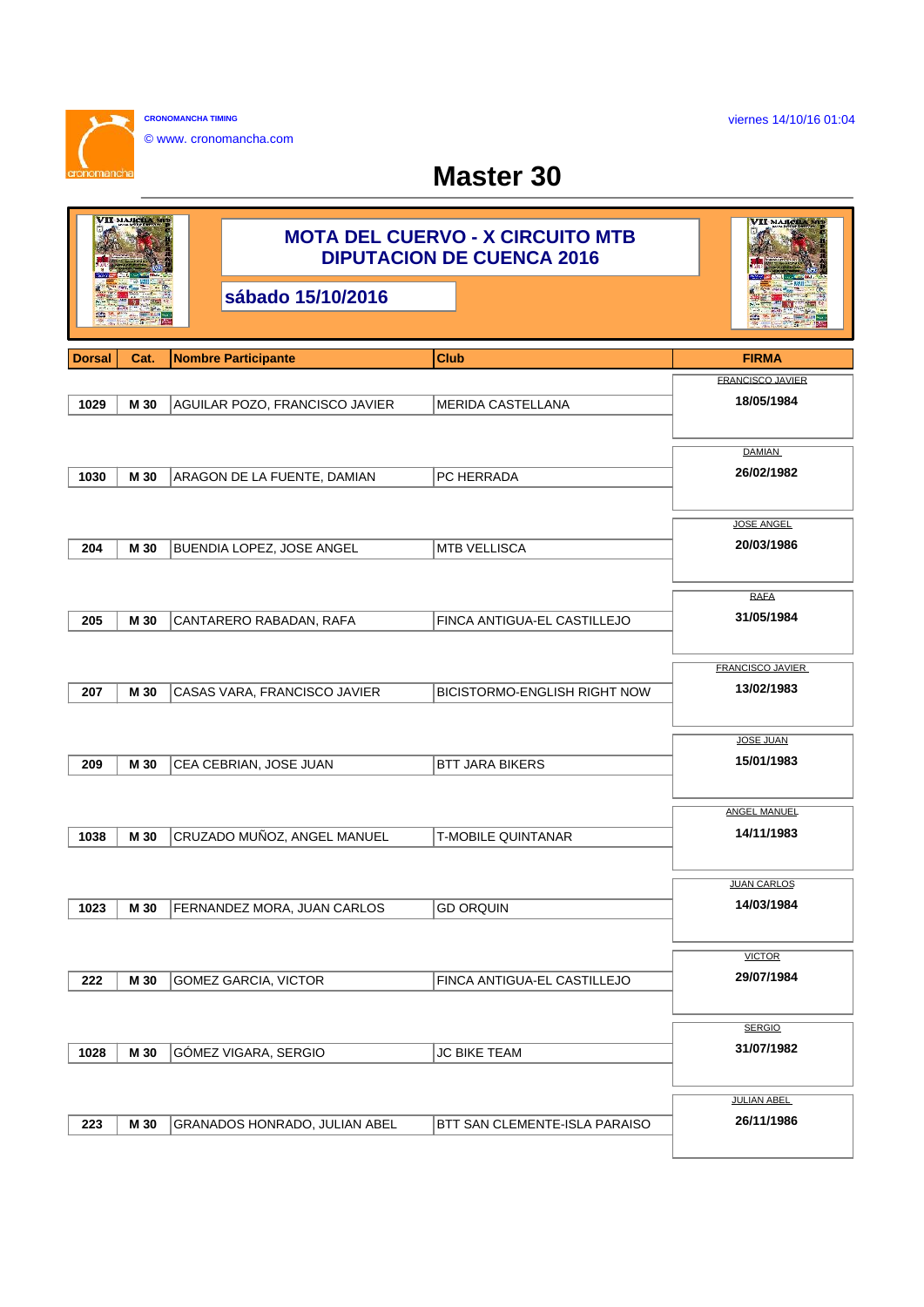viernes 14/10/16 01:04

**CRONOMANCHA TIMING** © www. cronomancha.com

 $\sim$ 

## **Master 30**

|      |      |                                  |                             | <b>ANTONIO JAVIER</b>    |
|------|------|----------------------------------|-----------------------------|--------------------------|
| 1036 | M 30 | HERAS GUIJARRO, ANTONIO JAVIER   | SUBE PEDALEA Y CAñA         | 10/02/1982               |
|      |      |                                  |                             |                          |
|      |      |                                  |                             | <b>LUIS</b>              |
| 228  | M 30 | <b>IGLESIAS MORAL, LUIS</b>      | <b>CDE BELMONTE NATURE</b>  | 17/05/1982               |
|      |      |                                  |                             |                          |
|      |      |                                  |                             | <b>SAMUEL</b>            |
| 237  | M 30 | MARTINEZ HUERTA, SAMUEL          | <b>INDEPENDIENTE</b>        | 25/10/1984               |
|      |      |                                  |                             |                          |
|      |      |                                  |                             | MANUEL                   |
|      |      |                                  |                             | 10/03/1984               |
| 1031 | M 30 | MARTINEZ MARCO, MANUEL           | PC HERRADA                  |                          |
|      |      |                                  |                             |                          |
|      |      |                                  |                             | <b>JOSE LUIS</b>         |
| 1035 | M 30 | MARTINEZ SALCEDO, JOSE LUIS      | PC HERRADA                  | 28/07/1983               |
|      |      |                                  |                             |                          |
|      |      |                                  |                             | JOSE DOMINGO             |
| 241  | M 30 | MEMBRILLA GUIJARRO, JOSE DOMINGO | CLUB CICLISTA AJO Y AGUA    | 21/09/1986               |
|      |      |                                  |                             |                          |
|      |      |                                  |                             | <b>MARIO</b>             |
| 1024 | M 30 | MONREAL DEL OLMO, MARIO          | <b>INDEPENDIENTE</b>        | 02/09/1983               |
|      |      |                                  |                             |                          |
|      |      |                                  |                             | <b>JAVIER</b>            |
|      |      |                                  |                             | 14/01/1983               |
| 1022 | M 30 | ORTEGA GUIJARRO, JAVIER          | FINCA ANTIGUA-EL CASTILLEJO |                          |
|      |      |                                  |                             |                          |
|      |      |                                  |                             | <b>JESUS</b>             |
| 249  | M 30 | PAGE GOMEZ, JESUS                | RUJAMAR-VALENCIA BARRIOS    | 11/07/1984               |
|      |      |                                  |                             |                          |
|      |      |                                  |                             | <b>FRANCISCO GERARDO</b> |
| 251  | M 30 | PEÑA TIRADO, FRANCISCO GERARDO   | FINCA ANTIGUA-EL CASTILLEJO | 30/07/1986               |
|      |      |                                  |                             |                          |
|      |      |                                  |                             | <b>EMMANUEL</b>          |
| 252  | M 30 | PéREZ FERNáNDEZ, EMMANUEL        | RXR VILLARROBLEDO           | 07/08/1986               |
|      |      |                                  |                             |                          |
|      |      |                                  |                             | <b>MOISES</b>            |
| 1037 | M 30 | PEREZ SANCHEZ-GRANDE, MOISES     | T-MOBILE QUINTANAR          | 19/07/1983               |
|      |      |                                  |                             |                          |
|      |      |                                  |                             |                          |
|      |      |                                  |                             | <b>ALBERTO</b>           |
| 256  | M 30 | RUBIO MAINEZ, ALBERTO            | 3HCYCLES-ULB-DOPPIO SLAVO   | 11/04/1984               |
|      |      |                                  |                             |                          |
|      |      |                                  |                             | <b>LUIS</b>              |
| 267  | M 30 | RUIZ MENENDEZ, LUIS              | CDE BELMONTE NATURE         | 02/09/1984               |
|      |      |                                  |                             |                          |